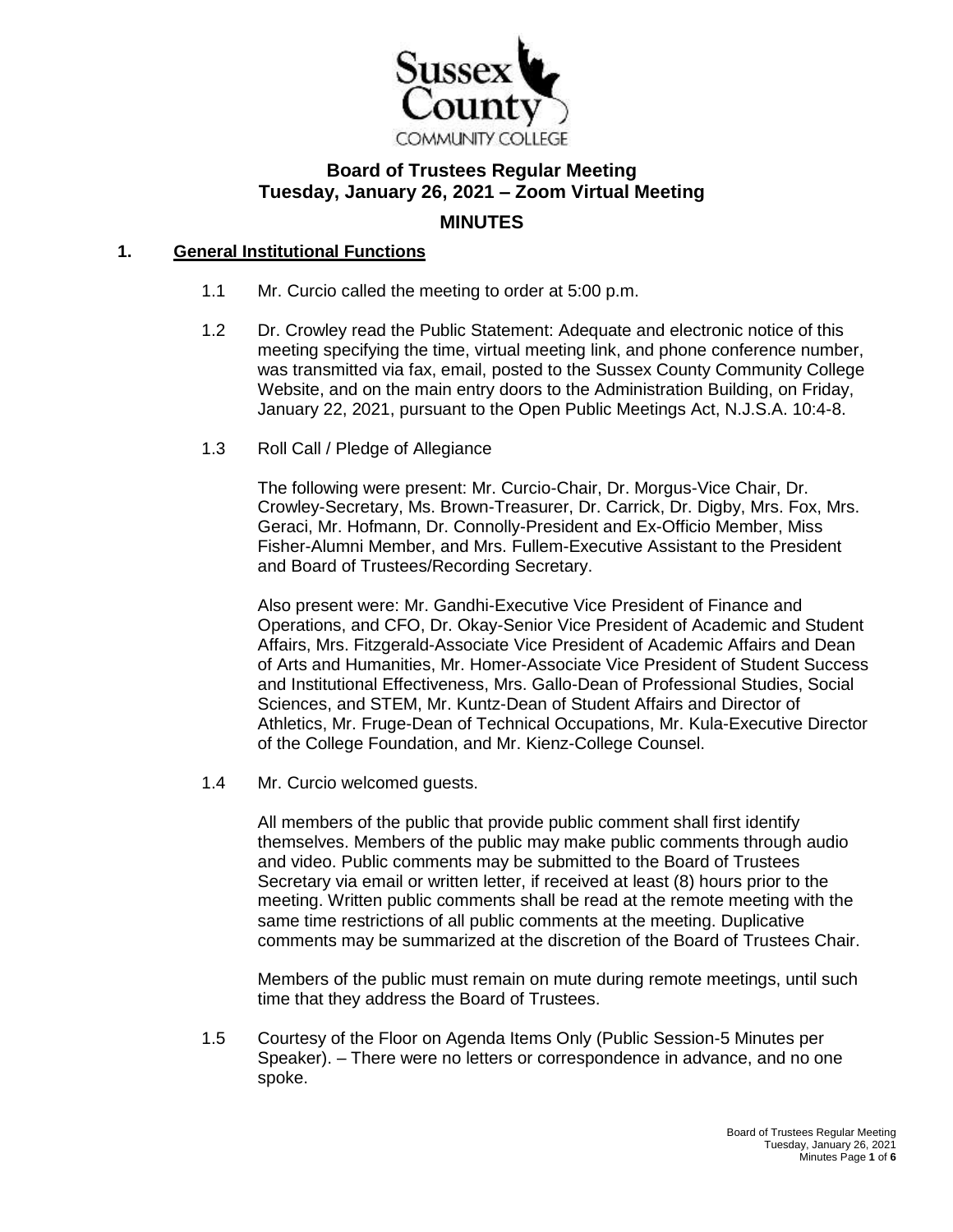#### **ACTION** 1.6 Approval/Acceptance of Minutes: (Attachment pgs. 1-18)

1.6.1 Minutes from the Tuesday, November 24, 2020 Regular Meeting. (Attachment pgs. 1-6, Resolution No. GI01262021-1)

Dr. Morgus moved to approve minutes as noted above. Dr. Crowley seconded the motion. Motion carried unanimously.

1.6.2 Minutes from the Tuesday, November 24, 2020 Reorganization Meeting. (Attachment pg. 7-12, Resolution No. GI01262021-2)

Ms. Brown moved to approve minutes as noted above. Dr. Morgus seconded the motion. Motion carried unanimously.

- 1.6.3 Acknowledgment of Receipt of Committee Meeting Minutes Tuesday, January 19, 2021. (Attachment pgs. 13-18, Resolution No. GI01262021-3)
	- Personnel and Curriculum Committee
	- Audit and Policy Committee
	- Finance and Facilities Committee

Mrs. Fox moved to acknowledge receipt of committee meeting minutes, as noted above. Dr. Crowley seconded the motion. Motion carried unanimously.

## **1 Consent Agenda – ACTION/RC**

The President recommends items 2.1 - 2.5 for Board approval, as brought forth after discussion and review by Board Committees:

Dr. Morgus moved to approve all items on the Consent Agenda. Dr. Crowley seconded the motion.

Roll call vote: Ms. Brown, Dr. Carrick, Dr. Crowley, Dr. Digby, Mrs. Fox, Mrs. Geraci, Mr. Hofmann, Dr. Morgus, and Mr. Curcio voted yes. Motion carried unanimously.

- 2.1 Approval of Personnel Items (Attachment pgs. 19-21)
	- 2.1.1 Monthly Personnel Actions (Attachment pgs. 19 & 20, Resolution No. P01262021-1)
	- 2.1.2 Proposed Regular Pay Rate Increases for Part-Time Personnel (Attachment pg.21, Resolution No. P01262021-2)
- 2.2 Approval of Curriculum Items (Attachment pg. 22)
	- 2.2.1 New Certificate of Achievement Strength Coach, 20-Credit Certificate of Achievement. (Resolution No. CI01262021-1)
	- 2.2.2 New Option under A.F.A. Studio Arts Fashion Merchandising, 60-credit A.F.A. Program. (Resolution No. CI01262021-2)
- 2.3 Approval of Policy Items None this month.
- 2.4 Approval of Finance Items (Attachment pg. 23)

2.4.1 December, 2020 Purchases Over \$10k Report. (Resolution No. BFF01262021-1)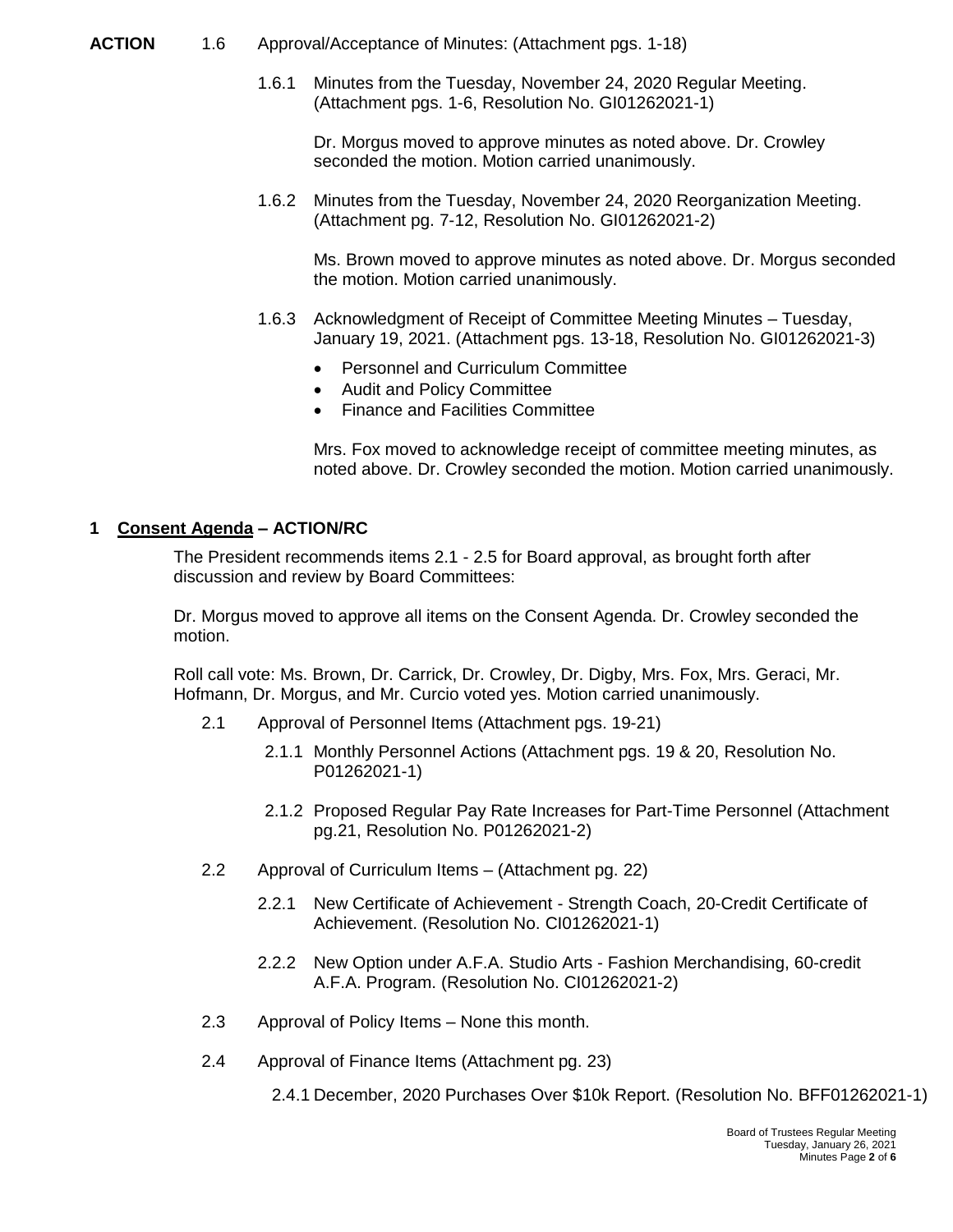- 2.5 Approval of Facilities Items (Attachment pgs. 24-84)
	- 2.5.1 Murray Paving and Concrete Change Orders Building R Optics Program change order request to add funds to the existing POs (Murray & Generations), for electrical trench work to provide additional power needed to the R Building/Optics. Request invludes extending the lines to Horton Mansion. Work is needed due to JCP&L requirements and are crucial to the time frame to complete this project (Spring start). Chapter 12 Funded. (Attachment pgs. 24-57, Resolution No. BFF01262021-2)

\$ 80,684.37 Murray Paving \$ 65,720.45 Generations \$146,404.82 Total

2.5.2 UVC Lighting Upgrades. (CARES Funded) Adding to PO 103901. (Attachment pgs. 58-66, Resolution No. BFF01262021-3)

| <b>Building D</b>    | \$110,945.00 |
|----------------------|--------------|
| Cafeteria            | \$15,050.00  |
| <b>Financial Aid</b> | \$4,630.00   |
| + other areas        | \$46,332.50  |
| New total on PO      | \$176,957.50 |

- 2.5.3 HQW Architectural Services Architectural design services and construction documents for classroom expansion to Building R to include two classrooms and two lab spaces. Note: Construction-ready plans are required for the application of the Securing Our Children's Future Bond Act Grant. Cost \$51,100 Funding: Operating Expense (Securing Our Children's Future Bond-pending approval). (Attachment pgs. 67-74, Resolution No. BFF01262021-4)
- 2.5.4 Distinctive Voice & Data Items ordered so that parts can be obtained and work completed in time for Spring classes. (HEFT funded) (Attachment pgs. 75-78, Resolution No. BFF01262021-5)

Polycom system bundle for new Academic Center upgrade license - Labor to install/Crestron programming \$21,850 Lecture Hall Polycom Director II Tracking System \$30,538 Total \$52,388

- 2.5.5 Maker Space Electrical Upgrades for Academic center, to Generations, in the Amount of \$46,915.09. (Chapter 12 funded) (Attachment pgs.79-84, Resolution No. BFF01262021-6)
- 2.5.6 Master Plan and Deferred Maintenance Chart. (This action does not approve all of the recommendations in the Master Plan. It is the acceptance of the overall direction and concepts presented in the plan.) (Emailed, Resolution No. BFF01262021-7)

## **2 Finance**

**ACTION/RC** 3.1 Recommendation: Acknowledge Receipt and Review of Financial Statements – December 31, 2020, Six (revised from "four" months) Months YTD, FYE June 30, 2021. (Attachment pgs. 85-103, Resolution No. GI01262021-4)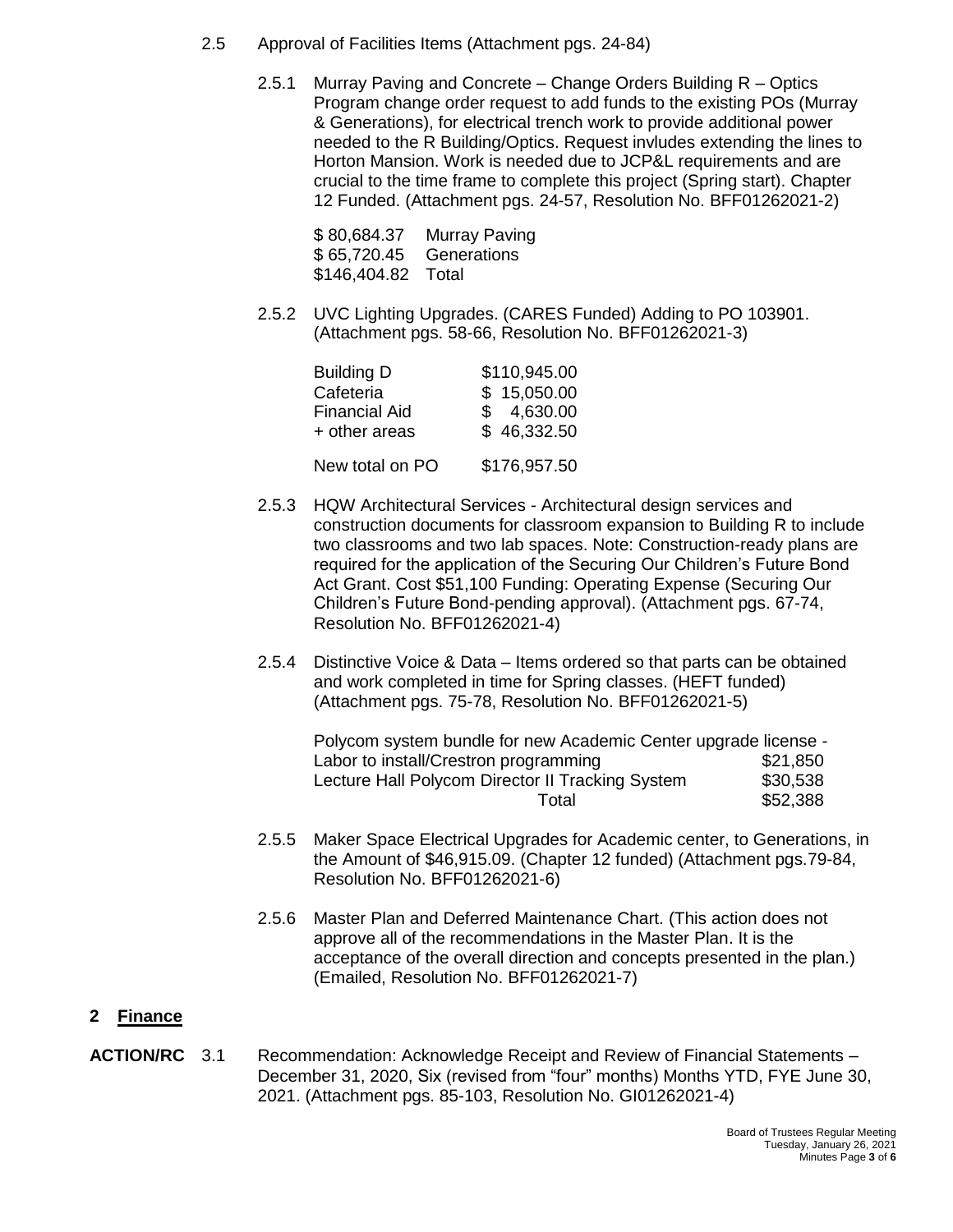Mr. Gandhi presented the financials, including: December YTD FY21 Credit Hours Dashboard, Credit Hours, Income Statement, Major Revenue Variances to budget and LYR, Revenue (student/support), Expenses, Major Expense Variances to budget and LYR, Operating Statement, Balance Sheet-Assets, Major Asset Variances to LYR, Balance Sheet-Liabilities, Major Liabilities Variances to LYR, Three Year Comparison, Current Assets, # of Month of OPEX covered by Liquid Assets & Current Ratio, Headcount, and CAPEX Projects.

Ms. Brown moved to acknowledge receipt and review of financial statements, as noted above. Dr. Morgus seconded the motion.

Roll call vote: Ms. Brown, Dr. Carrick, Dr. Crowley, Dr. Digby, Mrs. Fox, Mrs. Geraci, Mr. Hofmann, Dr. Morgus, and Mr. Curcio voted yes. Motion carried unanimously.

**ACTION/RC** 3.2 Recommendation: Approval of Certification of the Amount of Local Appropriation Necessary for the Operating Expenses and Capital Outlay Expense of the College for FY22, and Capital Outlay for FY22, and for the President to Prepare the Final Bound FY22 (revised from FY21) Budget Document for Public Advertisement and for Submission to the Sussex County Community College Board for School Estimate. (Emailed, Resolution No. BFF01262021-8)

Mr. Gandhi provided an overview, including:

#### Budget Assumptions

- Balanced budget
- No tuition rate increase
- No increase in funding from the County
- 2% pay rate increase
- New academic programs Electrical Lineman and Enhanced Optics Program

#### New Programs

- Electrical Lineman
- CTE Expansion
- Medical Assistant
- Massage Therapy
- Ramapo Agreement
- Volleyball
- Golf

Also – Credit Hour Projections, Financial Dash Boards June 30, 2020-2022 and June 30, 2019-2021, Revenue (student/support), BOSE Revenue and Expense, New sports programs, Strategic Plan Dimensions & Goals, and Strategic Plan Dimensions Allocations.

Ms. Brown moved to acknowledge receipt and review of the FY22 budget, as noted above. Mrs. Fox seconded the motion.

Roll call vote: Ms. Brown, Dr. Carrick, Dr. Crowley, Dr. Digby, Mrs. Fox, Mrs. Geraci, Mr. Hofmann, Dr. Morgus, and Mr. Curcio voted yes. Motion carried unanimously.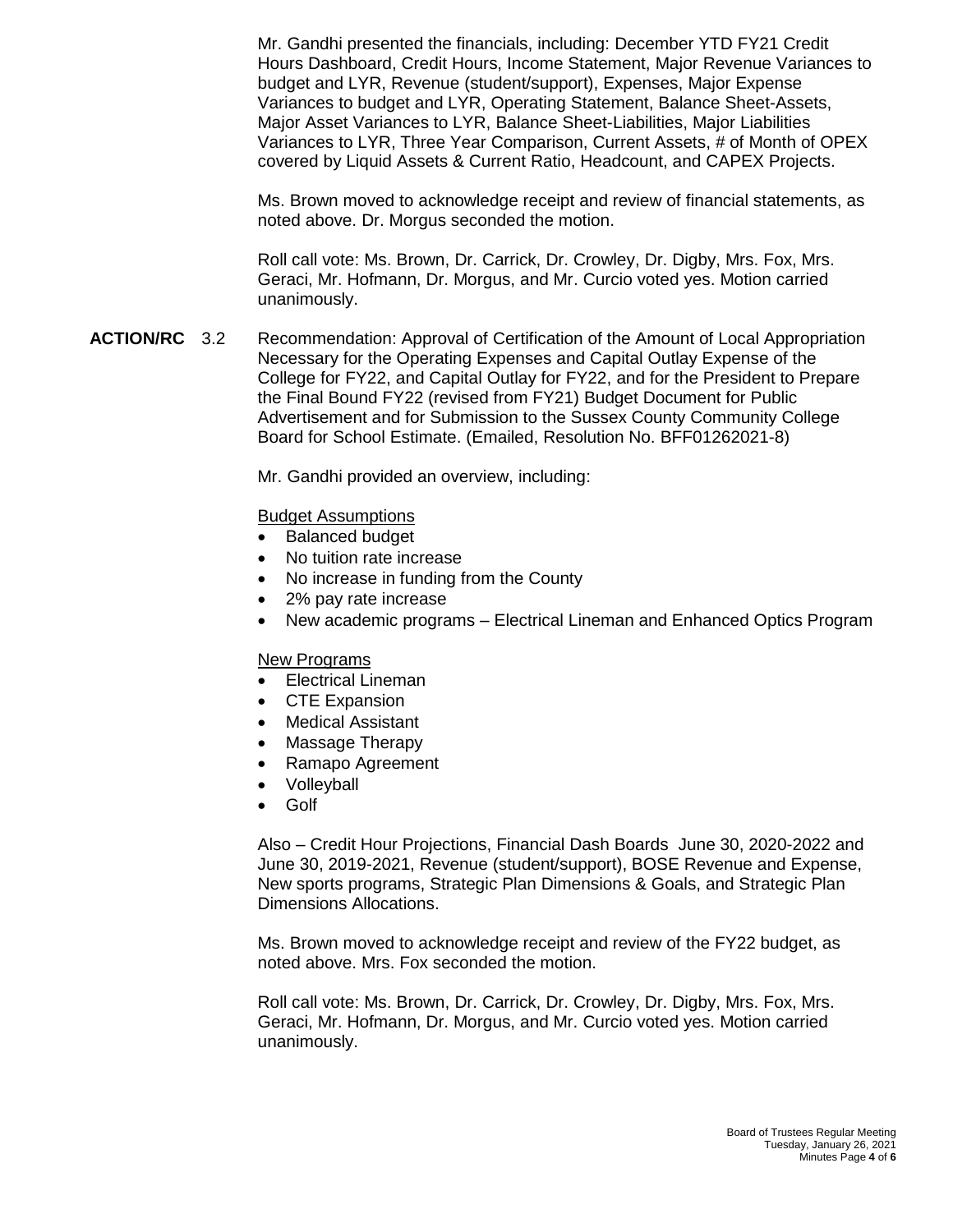**ACTION/RC** 3.3 Recommendation: Authorization to Schedule Board of School Estimate Meeting and for Board Secretary to Advertise Said Meeting Along with a Summarized Statement of Both the Estimated Revenues and Anticipated Operating and Capital Expenditures. (Resolution No. BFF01262021-9)

> Dr. Crowley moved to authorize the scheduling of the Board of School Estimate meeting, as noted above. Dr. Morgus seconded the motion.

> Mr. Curcio noted that Ms. Brown and Dr. Morgus are the Trustees appointed to the Board of School Estimate, and Dr. Crowley is the Secretary and alternate. The meeting will take place via Zoom.

Roll call vote: Ms. Brown, Dr. Carrick, Dr. Crowley, Dr. Digby, Mrs. Fox, Mrs. Geraci, Mr. Hofmann, Dr. Morgus, and Mr. Curcio voted yes. Motion carried unanimously.

**ACTION/RC** 3.4 Recommendation: Approval of Resolution to Apply for the Securing Our Children's Future Bond Act Grant. SCCC's application will be for \$1M, with \$750,000 requested from the state, and \$250,000 requested from the County. (Attachment pgs. 104-121, Resolution No. BFF01262021-10)

> Dr. Crolwey moved to approve the resolution to apply for the Securing Our Children's Future Bond Act Grant, as noted above. Mr. Hofmann seconded the motion.

Dr. Connolly noted that this is in collaboration with Sussex Tech and ThorLabs.

Roll call vote: Ms. Brown, Dr. Carrick, Dr. Crowley, Dr. Digby, Mrs. Fox, Mrs. Geraci, Mr. Hofmann, and Mr. Curcio voted yes. Dr. Morgus abstained from the vote because he is an employee at ThorLabs. Motion carried.

## **4. Reports**

- 4.1 Correspondence File (Attachment pgs.122-126)
- **5. Presentations** None this month.
- **6. Courtesy of the Floor on General Matters** (Public Session-5 Minutes per Speaker)

No one spoke.

## **7. Other Business**

#### **Discussion / Reports / Announcements:**

- 7.1 Trustee Activity Update None this month.
- 7.2 Alumni Trustee Report Ms. Fisher noted that the alumni group on Facebook is up and running. It is a private group for the time being.
- 7.3 President's Report The President's Report is on file in the Office of the President.
- 7.4 Chair's Comments None this month.